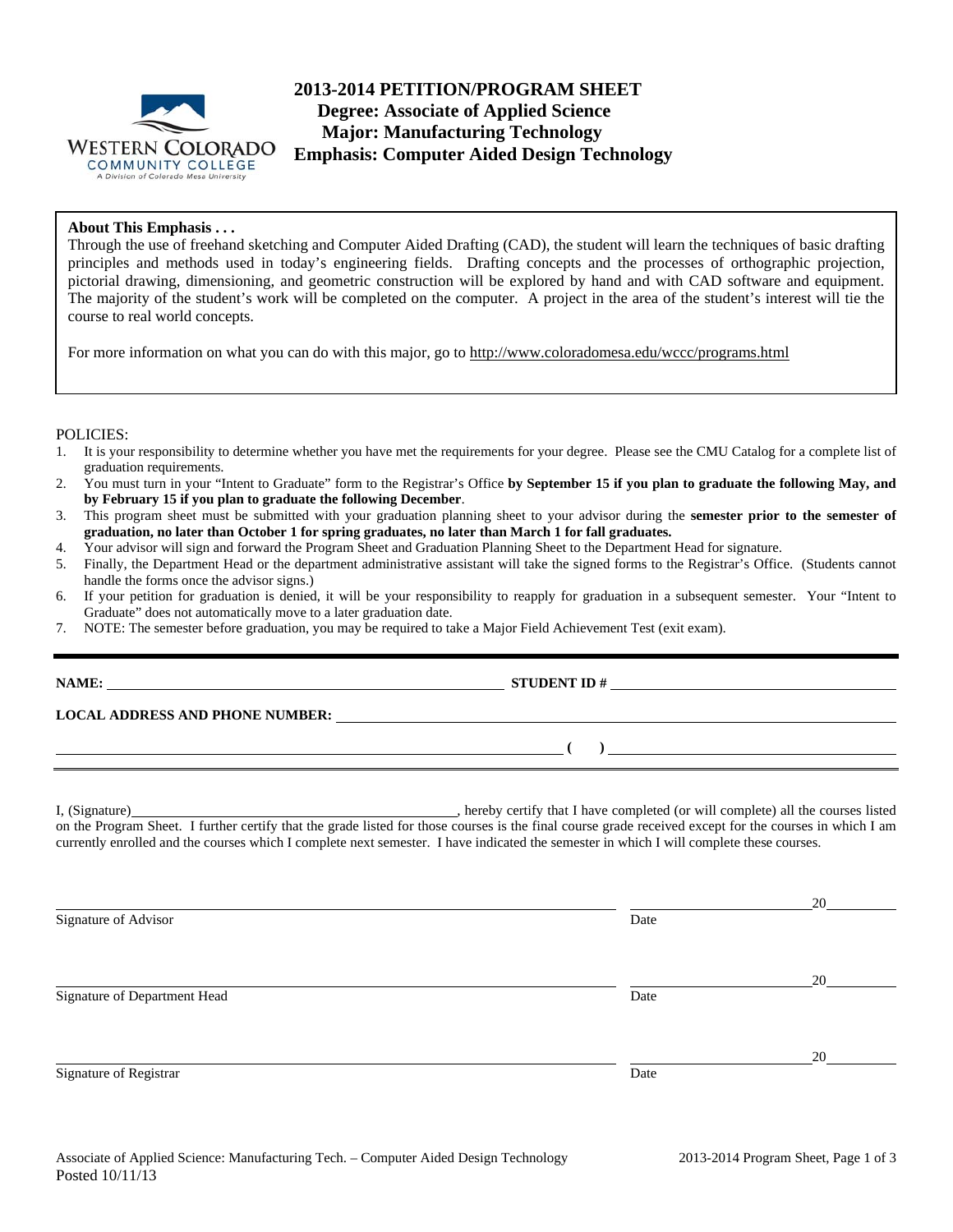### **Students should work closely with a faculty advisor when selecting and scheduling courses prior to registration.**

Degree Requirements:

- 70 semester hours total (A minimum of 16 taken at CMU in no fewer than two semesters).
- 2.00 cumulative GPA or higher in all CMU coursework and a "C" or better must be achieved in coursework toward major content area.
- Pre-collegiate courses (usually numbered below 100) cannot be used for graduation.
- A student must follow the CMU graduation requirements either from 1) the program sheet for the major in effect at the time the student officially declares a major; or 2) a program sheet for the major approved for a year subsequent to the year during which the student officially declares the major and is approved for the student by the department head. Because a program may have requirements specific to the degree, the student should check with the faculty advisor for additional criteria. It is the student's responsibility to be aware of, and follow, all requirements for the degree being pursued. Any exceptions or substitutions must be approved by the student's faculty advisor and Department Head.
- When filling out the program sheet a course can be used only once.
- See the "Undergraduate Graduation Requirements" in the catalog for additional graduation information.

**GENERAL EDUCATION REQUIREMENTS** (Minimum 15 semester hours) See the current catalog for a list of courses that fulfill the requirements below. If a course is on the general education list of options and a requirement for your major, you must use it to fulfill the major requirement and make a different selection within the general education requirement.

| Course No Title                                                                                   |    | Sem.hrs Grade Term/Trns |
|---------------------------------------------------------------------------------------------------|----|-------------------------|
| <b>Communication</b> (6 semester hours)                                                           |    |                         |
| <b>ENGL 111 English Composition</b>                                                               | 3  |                         |
| <b>ENGL 112 English Composition</b>                                                               | 3  |                         |
| <b>OR</b>                                                                                         |    |                         |
| <b>ENGL 111 English Composition and</b>                                                           | 3  |                         |
| SPCH 101 Interpersonal Communication or                                                           | 3  |                         |
| SPCH 102 Speechmaking                                                                             | 3  |                         |
| Mathematics: Minimum Math 107 Career Mathematics (Minimum 3<br>semester hours)                    |    |                         |
| MATH 113 College Algebra**                                                                        | 4* |                         |
| *3 credits apply to the General Education requirements and 1 credit<br>applies to elective credit |    |                         |
| Social Sciences, Natural Science, Fine Arts or Humanities or                                      |    |                         |
| Selected Applied Studies Courses* (Minimum 6 semester hours)                                      |    |                         |
|                                                                                                   |    |                         |
|                                                                                                   |    |                         |

\*\*Required for this degree.

\*\*\*Please see your advisor for requirements specific to this program.

Course No Title Sem.hrs Grade Term/Trns

#### **OTHER LOWER DIVISION REQUIREMENTS**

|          | <b>Wellness</b> (2 semester hours) |  |  |
|----------|------------------------------------|--|--|
| KINE 100 | Health and Wellness                |  |  |
| KINA 1   |                                    |  |  |

## **ASSOCIATE OF APPLIED SCIENCE: MANUFACTURING TECHNOLOGY COURSE REQUIREMENTS**

(53 semester hours)

#### **Core Classes**

**Electives** (6 semester hours-may need advisors approval) \*MATH 113 College Algebra 1

\_\_\_\_\_\_ \_\_\_\_ \_\_\_\_\_\_\_\_\_\_\_\_\_\_\_\_\_\_\_\_\_\_\_\_ \_\_\_\_ \_\_\_\_\_ \_\_\_\_\_\_\_\_ \_\_\_\_\_\_ \_\_\_\_ \_\_\_\_\_\_\_\_\_\_\_\_\_\_\_\_\_\_\_\_\_\_\_\_ \_\_\_\_ \_\_\_\_\_ \_\_\_\_\_\_\_\_